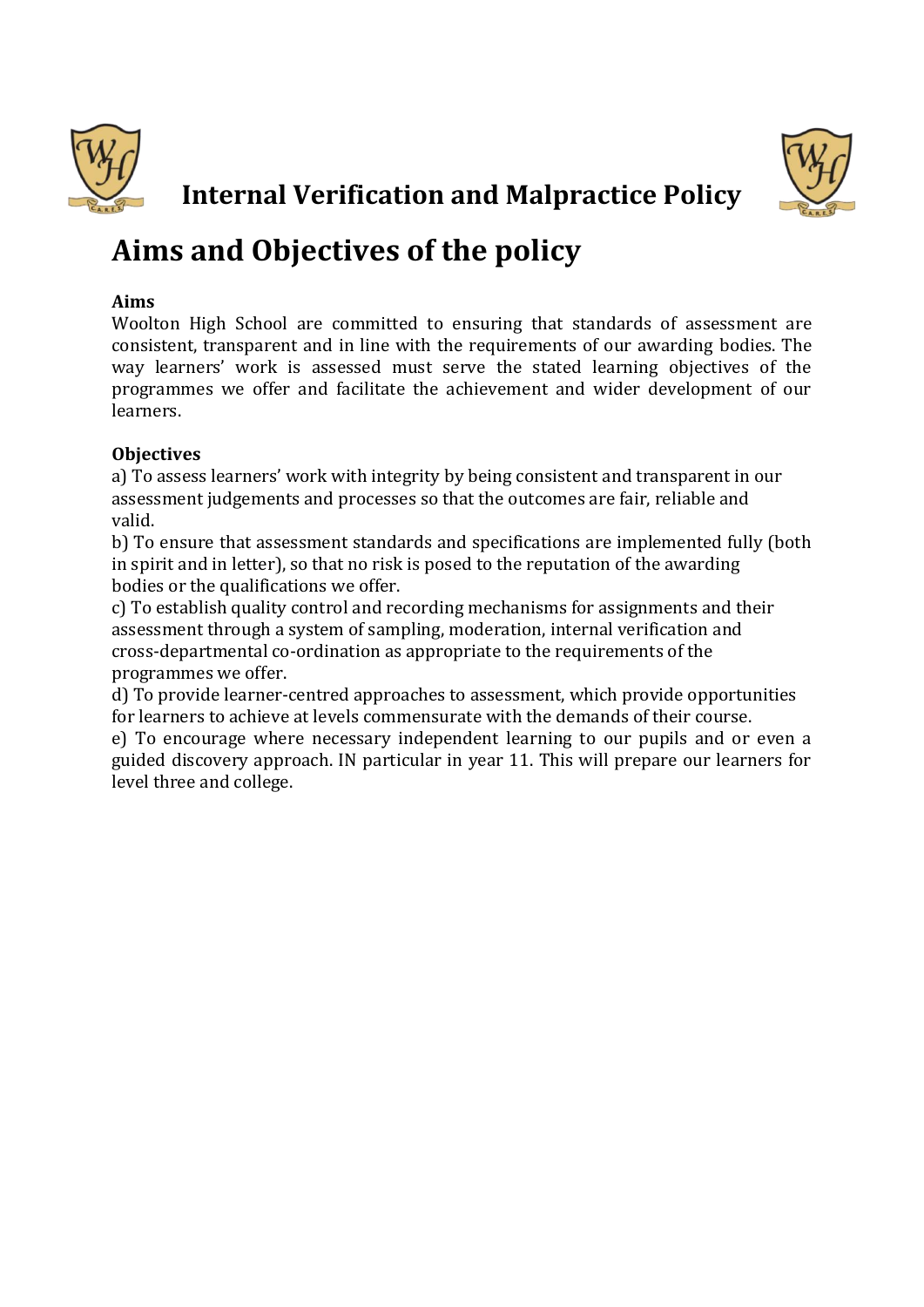# **Roles & Responsibilities**

#### **Quality Nominee**

The Quality Nominee should ensure the effective management of your BTEC programmes and actively encourage and promote good practice your centre. They will be the main person involved with Quality Review and Development in your centre and will liaise directly with the Centre Quality Reviewer.

They will liaise with the appropriate centre and Edexcel staff to ensure that:

- $\triangle$  All programmes are approved and registrations are accurate and up-to-date.
- ❖ All staff are aware of Edexcel requirements.
- ❖ There is an accredited Lead Internal Verifier in place for each Principal Subject Area, where required.
- ❖ Assessment and internal verification is effective on all Edexcel BTEC and Edexcel vocational programmes.
- ❖ Standards Verification is completed successfully.
- ❖ Edexcel's approval conditions and policy requirements are being implemented consistently and effectively.

#### **Lead Internal Verifier**

The Lead IV should be:

- ❖ Someone with the authority to oversee assessment outcomes, ideally this would be the programme leader as this would normally be a key part of their role.
- ❖ Directly involved in the assessment/delivery of a programme, so that they understand the units.
- ❖ Able to coordinate across assessors and other internal verifiers for a Principal Subject Area.

#### **2. The Role of the Assessor**

As an assessor, you will:

- ❖ Design assessment activities which guide your learners to produce evidence that meets the targeted assessment criteria and unit content and any associated guidance.
- ❖ Assess the work submitted by learners, checking authenticity and sufficiency of evidence produced against the relevant criteria.
- ❖ Accurately record all assessment decisions.
- ❖ Provide feedback to learners, identifying which criteria have been achieved and giving opportunities for improvement.
- ❖ Follow up any advice from your internal verifier.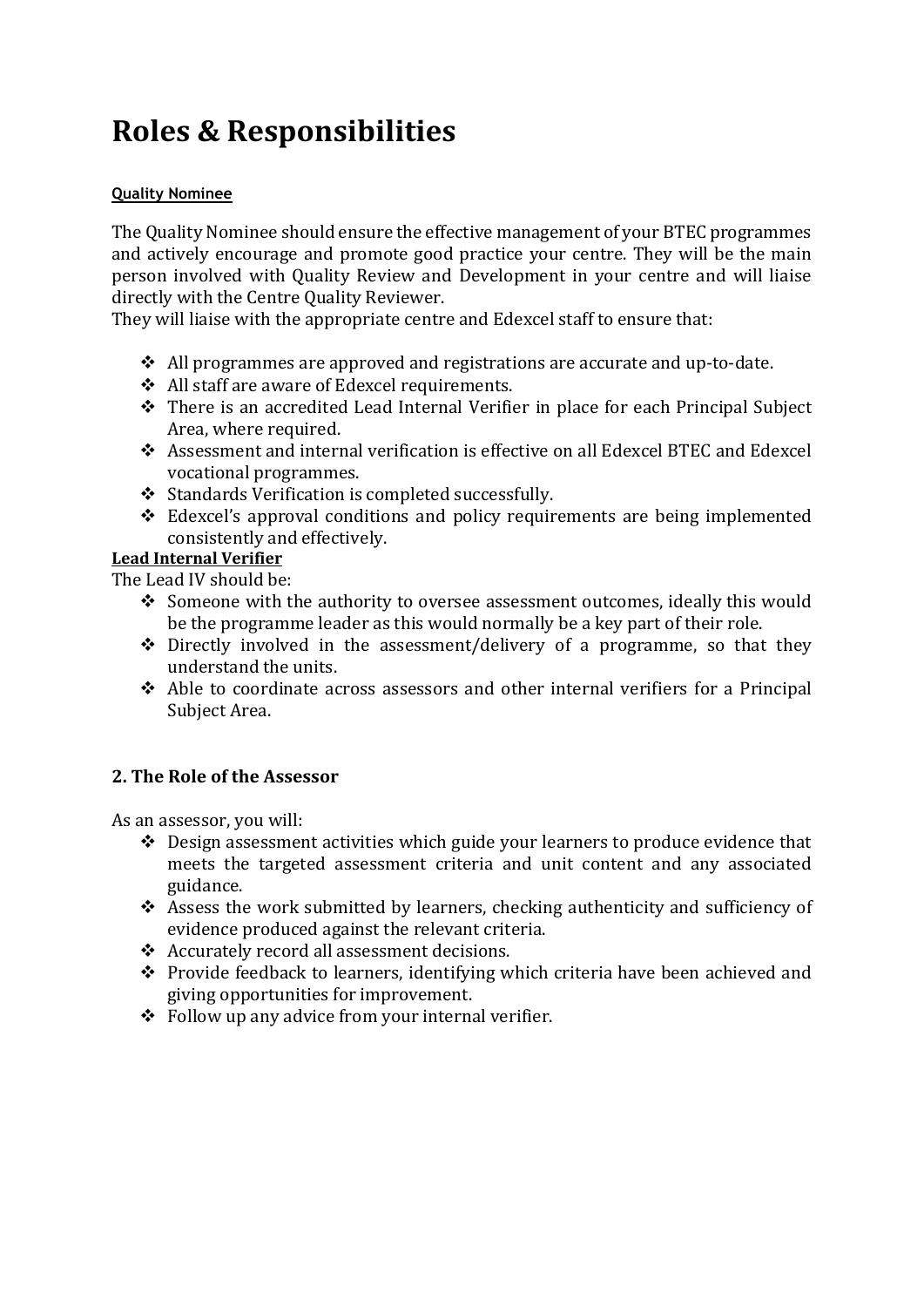# **2.1 Internal Assessment**

Internal Assessment is defined as the process where staff make judgements on evidence produced by learners against required criteria for the BTEC qualification.

Assessment materials must be internally verified before being issued to learners*.* a) Completed learner assignments will be assessed internally, be subject to internal verification, lead internal verification sampling and standards verification by the awarding body.

b) Learners must be left in no doubt that any grade awarded will be subject to internal and/or external scrutiny, (moderation) and that ultimately the final decision rests with the awarding body.

c) The Assessor is responsible for ensuring that assessment processes are consistent and transparent, that evidence is valid, sufficient, authentic and that judgement of evidence is valid and reliable.

d) Submission of Evidence

Only **one submission** is allowed for each assignment.

The assessor must formally record the assessment result and confirm the achievement of specific assessment criteria. Assessment criteria in each unit are assessed once only. **The assessor must:** formally **record and confirm** the achievement of specific assessment criteria complete a **confirmation** that the evidence they have assessed is authentic and is the learner's own work.

**The assessor must not:** provide feedback or guidance on how to improve the evidence to achieve higher grades.

#### **Each learner must submit:**

- An assignment for assessment which consists of evidence towards the targeted assessment criteria
- A **signed-and-dated declaration of authenticity** with each assignment which confirms they have produced the evidence themselves.

#### **2.2 Resubmissions**

The Lead IV will only authorise a resubmission if all the following conditions are met;

- The learner has met initial deadlines set in the assignment.
- The tutor judges the learner will be able to provide improved evidence without further guidance.
- The assessor has authenticated the evidence submitted and this is accompanied by a signed-and-dated declaration of authenticity by the learner.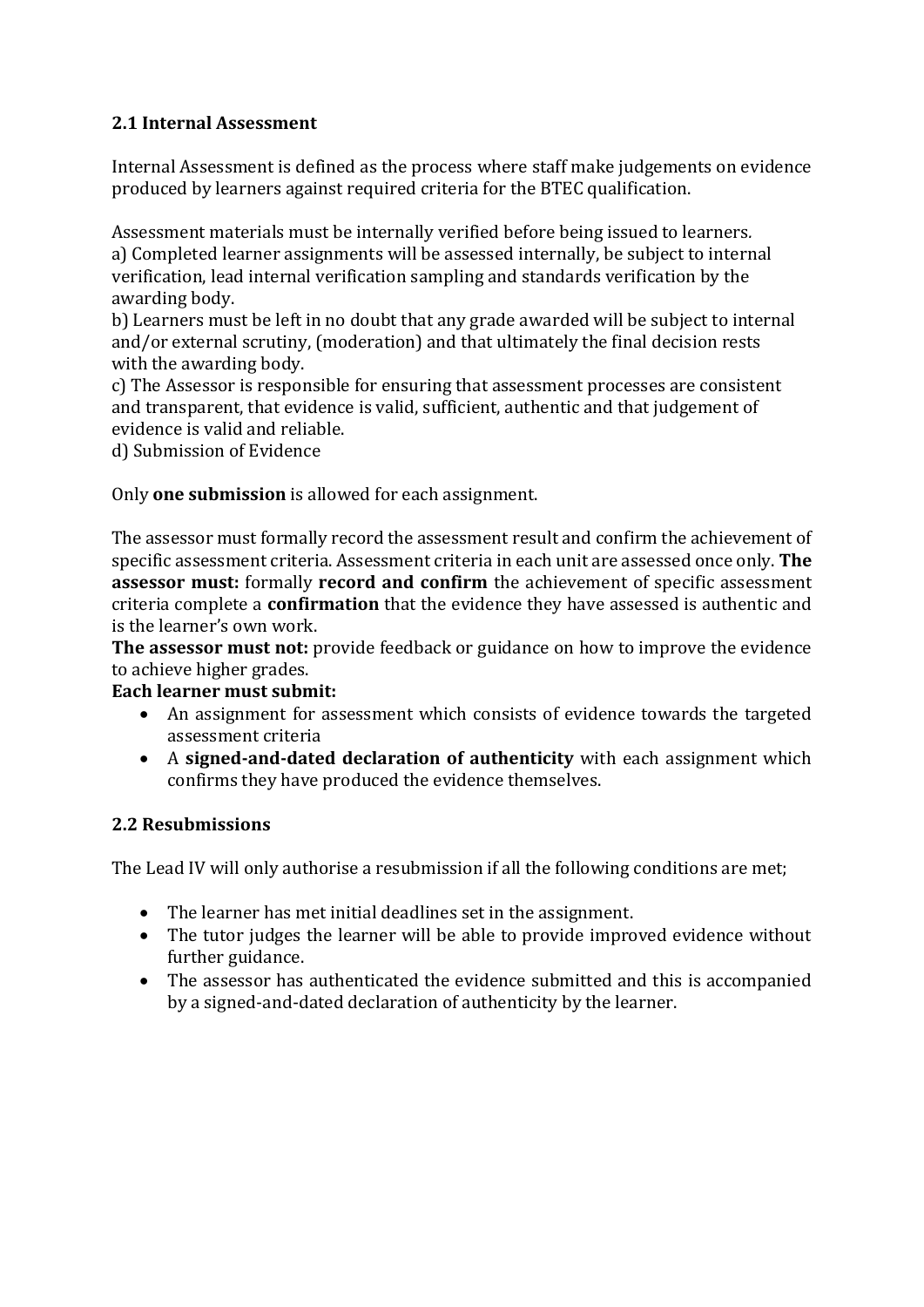# **3 Internal Verification**

a) The Internal Verifier is at the heart of quality assurance on BTEC programmes. The role is to ensure that internally assessed work consistently meets national standards but can also lead to staff development and quality improvement.

b) Each course will have identified Internal Verifier(IV) this allows

accuracy and validity of assessment decisions to be determined. The team on Internal Verifiers will be coordinated by a

Lead Internal Verifier for each PAT

c) (Lead) Internal Verifiers will have the knowledge and qualifications relevant to the qualification(s) and other competence-based award(s) for which they are responsible to enable accurate judgements to be made regarding candidate performance in relation to competence criteria.

d) Provision will be made for communication between curriculum areas to share 'best practice' and areas of concern. Typically, this will be achieved through an annual meeting of Internal Verifiers/programme managers at which standards and processes are discussed to maximise consistency between courses.

# **3.2 Authentication of Candidate's Work**

a) On each unit learners must sign that the work submitted is their own and teachers / assessors should confirm that the work assessed is solely that of the candidate concerned and was conducted under required conditions. If the learner hands in an assignment and teachers suspect it is not the learner's own work, the matter should be reported to the Quality Nominee and appropriate action taken.

#### **Learner Misconduct**

Misconduct covers a range of offences, which can be collectively described as cheating. The following is not an exhaustive list and the Academy reserves the right to include any other type of cheating under the terms of this policy **Policy Document**

a) Plagiarism: taking someone else's work, images or ideas, whether published or not, and with or without their permission, and passing them off as your own: thereby not properly acknowledging the original source. This particularly relates to material downloaded from the Internet or copied from books

b) Copying the work of other learners with or without their permission and knowingly, allowing another learner to copy one's own work.

c) Colluding with other learners to produce work, which is then submitted individually, except where this is specifically required/allowed by the assessment criteria.

d) Falsely claiming extenuating circumstances to gain an unfair advantage in assessment outcomes

e) Submitting work done by another learner as your own.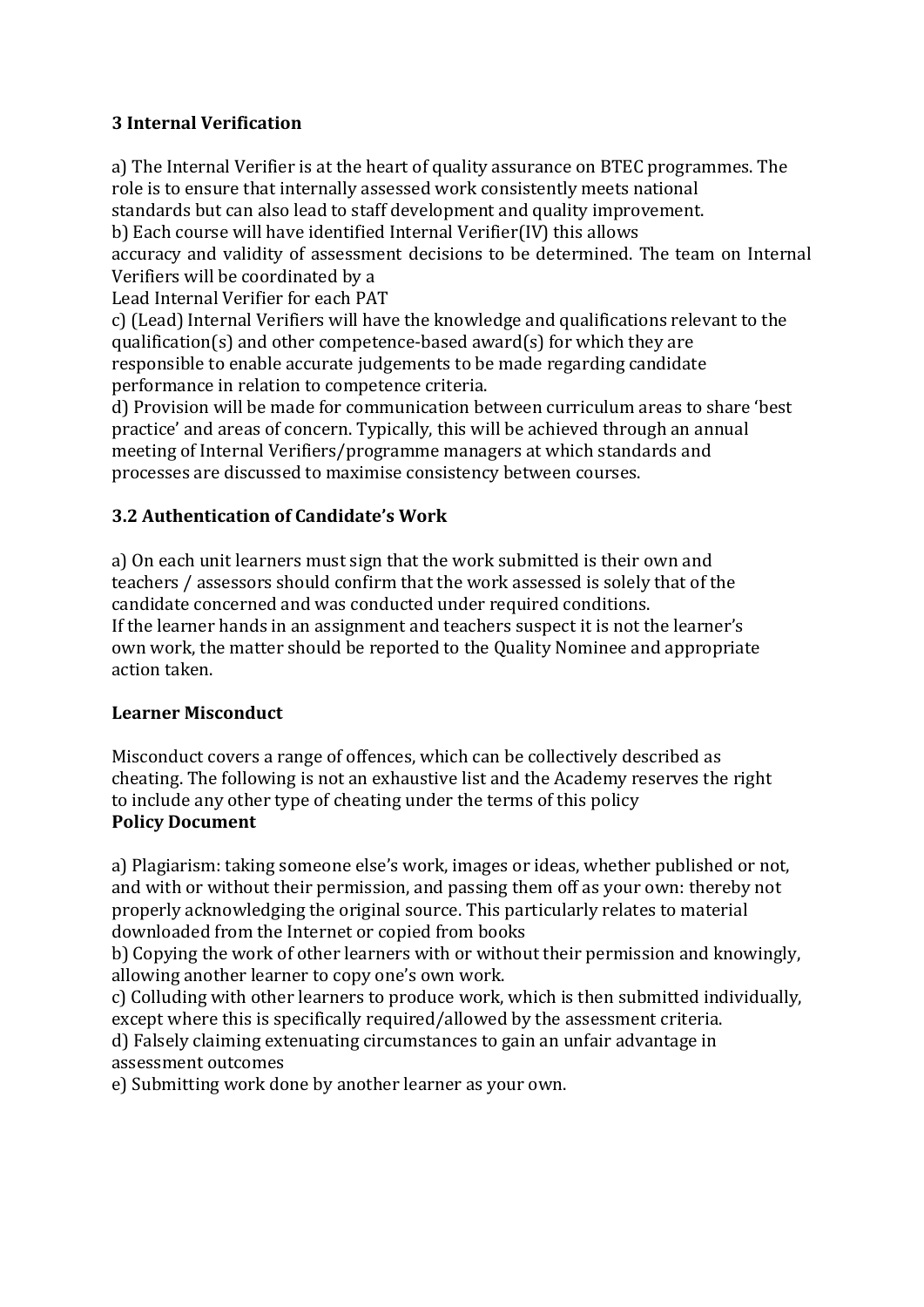### **3.3 Preventing Learner Misconduct**

Woolton High School will take positive steps to prevent and reduce the occurrence of malpractice by learners. These will include:

a) Using the induction period to inform learners of the policy on malpractice and consequent penalties.

b) Showing learners the appropriate formats to record cited texts and other materials or information sources including websites. Learners should not be discouraged from conducting research; indeed evidence of relevant research often contributes to the achievement of higher grades. However, the submitted work must show evidence that the learner has interpreted and synthesised appropriate information and has acknowledged any sources used.

c) Introducing procedures for assessing work in a way that reduces or identifies malpractice, eg plagiarism, collusion, cheating, etc. These procedures may include: o The requirement for interim work to be handed in before final deadlines to give a picture of the learner's progress.

o Periods of supervised sessions during which evidence for

assignments/tasks/coursework is produced by the learner.

o Altering assessment assignments/tasks/tools on a regular basis.

o the assessor assessing work for a single assignment/task in a single session for the complete cohort of learners.

o Using oral questions with learners to ascertain their understanding of the concepts, application, etc within their work.

o Assessors getting to know their learners' styles and abilities.

d) Ensuring access controls are installed to prevent learners from accessing and using other people's work when using networked computers.

# **3.4 Investigating Learner Misconduct**

There will be an investigation if learner misconduct is suspected which may lead to disciplinary action.

a) Learners who attempt to gain an award by deceitful means will automatically have their result(s) suspended (held) pending a thorough investigation instigated by the Quality Nominee. The learner will be informed at the earliest opportunity of the nature of the alleged malpractice and of the possible consequences.

b) The outcome of the investigation will determine the appropriate course of action to be taken by the school. Any case where learner malpractice is found

to be substantiated will be reported to the awarding body.

c) If no evidence is found that the learner cheated, then the benefit of the doubt should be given to the learner and the grade achieved should be awarded.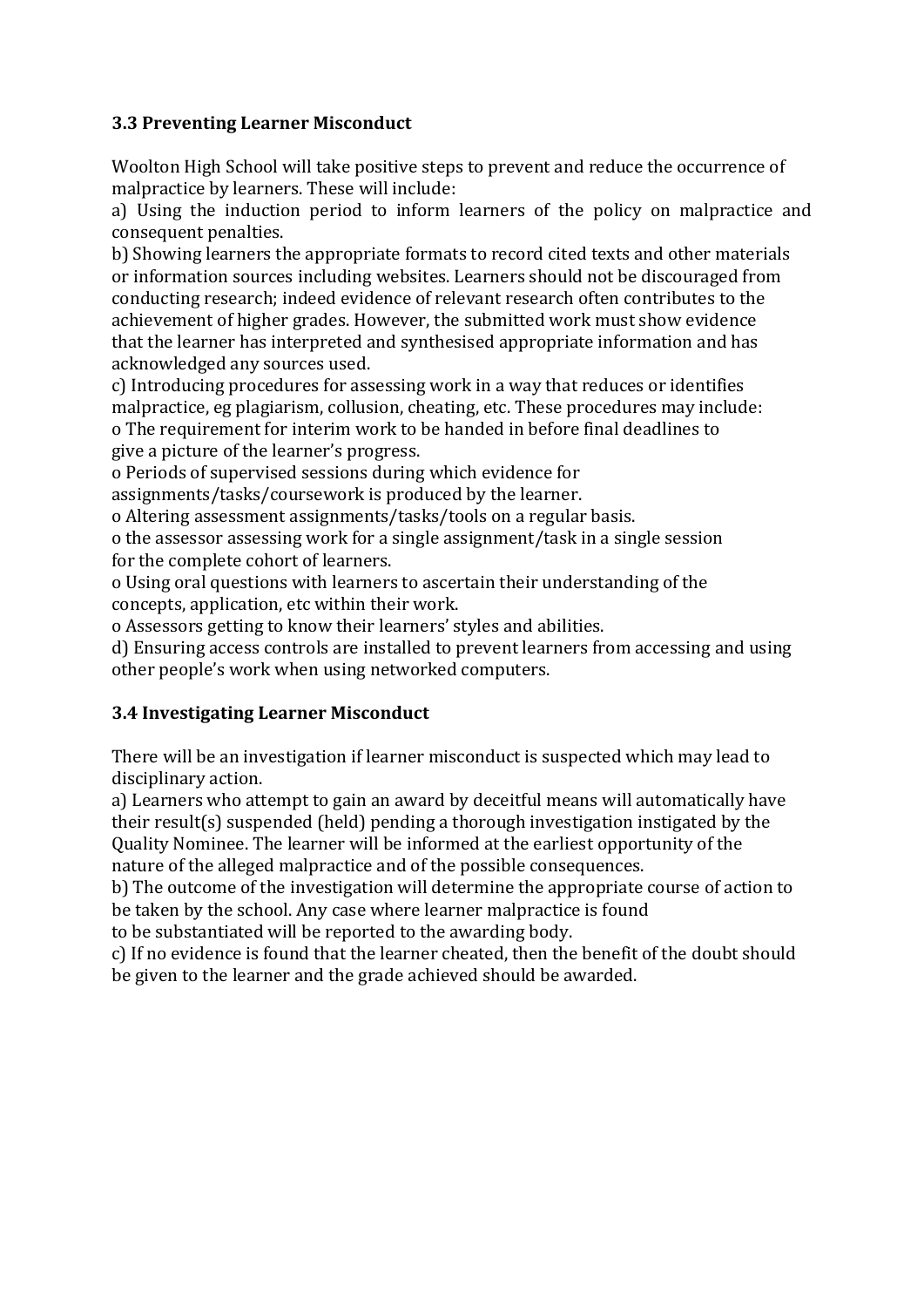# **3.5 Grounds for Appeal**

A learner/candidate would have grounds for appeal against an assessment decision in the following situations. This list is selective and not exhaustive.

a) The work is not assessed according to the set criteria or the criteria are ambiguous.

b) The final grade of the work does not match the criteria set for grade boundaries or the grade boundaries are not sufficiently defined.

c) The internal verification procedure contradicts the assessment grades awarded.

d) There is evidence of preferential treatment towards other learners/candidates.

e) The conduct of the assessment did not conform to the published requirements of the Awarding Body

f) Valid, agreed, extenuating circumstances were not taken into account at the time of assessment, which the school was aware of prior to the submission deadline.

g) Agreed deadlines were not observed by staff.

h) The current Assessment Plan was not adhered to.

i) The decision to reject coursework on the grounds of malpractice.

# **3.6 Formal appeal procedures**

a) If, after informal discussion with the Internal Verifier, the candidate wishes to make a formal appeal, the candidate must ask the Internal Verifier, in writing, for a reassessment.

This must be done within 10 working days of receiving the original assessment result.

b) The Quality Nominee with the Internal Verifier, on receipt of the formal appeal from the candidate, will try to seek a solution negotiated between the relevant assessor and the candidate. If it is not possible to reach an agreement, the Quality Nominee and the Internal Verifier will set a date for the Internal Verification Appeals Panel to meet.

c) The Internal Verification Appeals Panel will be convened and will meet within 2 weeks of the receipt of the appeal by the Internal Verifier, with re-assessment, if deemed necessary by the panel, taking place within 15 working days of the appeals panel meeting.

d) The outcome of the appeal may be:

Confirmation of original decision;

A re-assessment by an independent assessor;

An opportunity to resubmit for assessment within a revised agreed timescale.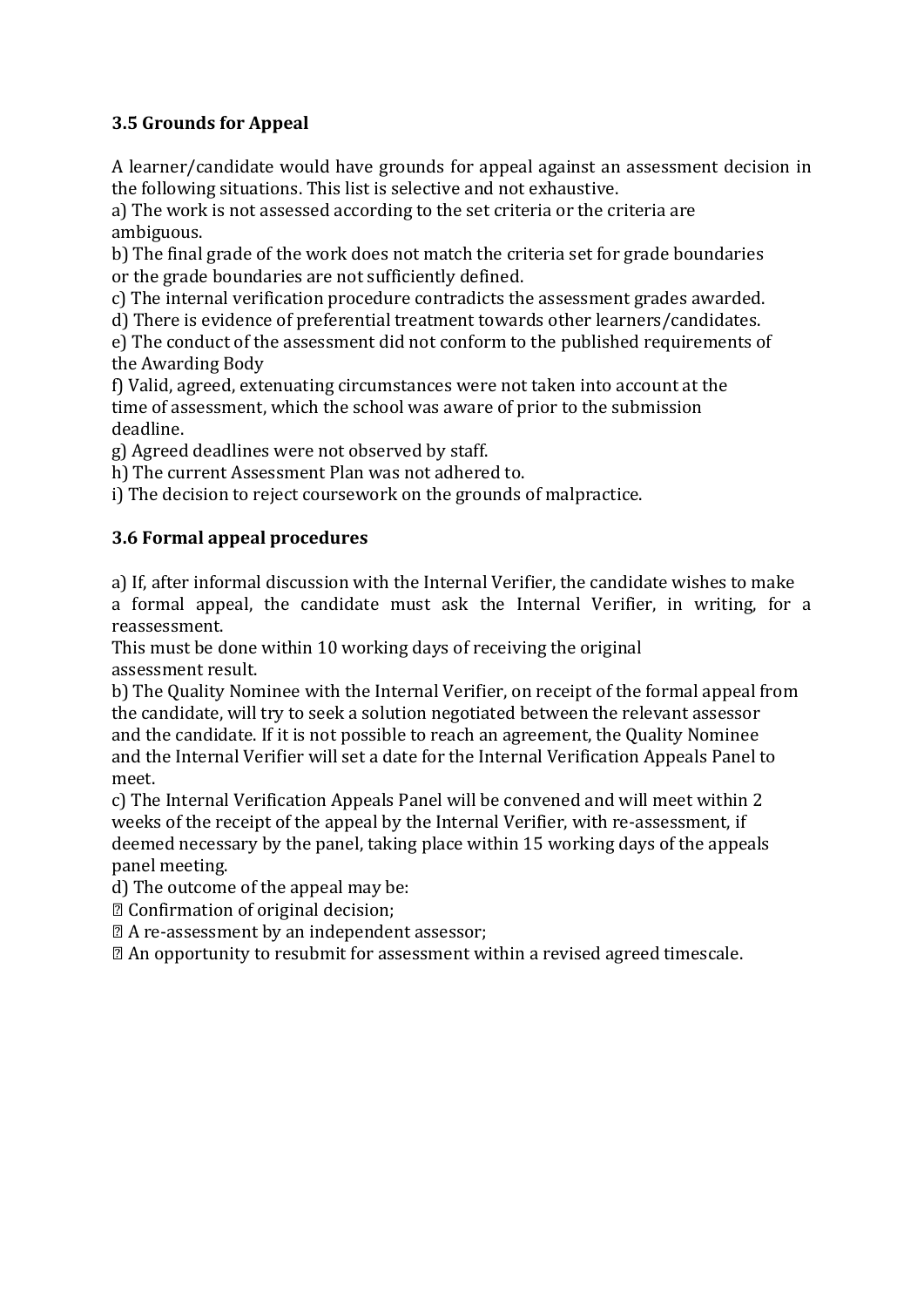# **3.7 Staff Malpractice**

The following are examples of malpractice by staff. This list is not exhaustive.

a) Alteration of awarding body assessment and grading criteria

b) Failure to assess learner work within an appropriate timescale

c) Assisting learners in the production of work for assessment, where the support has the potential to influence the outcomes of assessment, for example where the

assistance involves staff producing work for the learner.

d) Producing falsified witness statements, for example for evidence the learner has not generated

e) Allowing evidence, which is known by the staff member not to be the learner's own, to be included in a learner's assignment/task/portfolio/ coursework

f) Facilitating and allowing impersonation

g) Misusing the conditions for special learner requirements,

h) Failing to keep learner computer files secure

i) Falsifying records/certificates, for example by alteration, substitution, or by fraud

j) Fraudulent certificate claims, that is claiming for a certificate prior to the learner completing all the requirements of assessment

#### **Health and Safety**

The Health and Safety of pupils, staff and visitors is primarily the responsibility of the Governing Body, in consultation with the Head teacher, any Health and Safety Representatives and the Caretaker. However, all teachers and other staff share the oversight and responsibility for the prevention of dangerous practices, faulty equipment, the fabric of the building and outdoor areas, etc.

Each member of staff must take all reasonable steps to ensure that every pupil in his or her care is not exposed to unacceptable risks.

#### **Registrations and Certifications**

Registrations are declared to the exam's officers at the beginning of the Term. This will have information of the course also. The Quality Nominee alongside the subject lead for the subject will input the pupils for registrations using edxcel.online

Certification is completed by the Quality Nominee and this take place approx. 30th June every academic year. Due to the size of the centre this is more feasible for our centre.